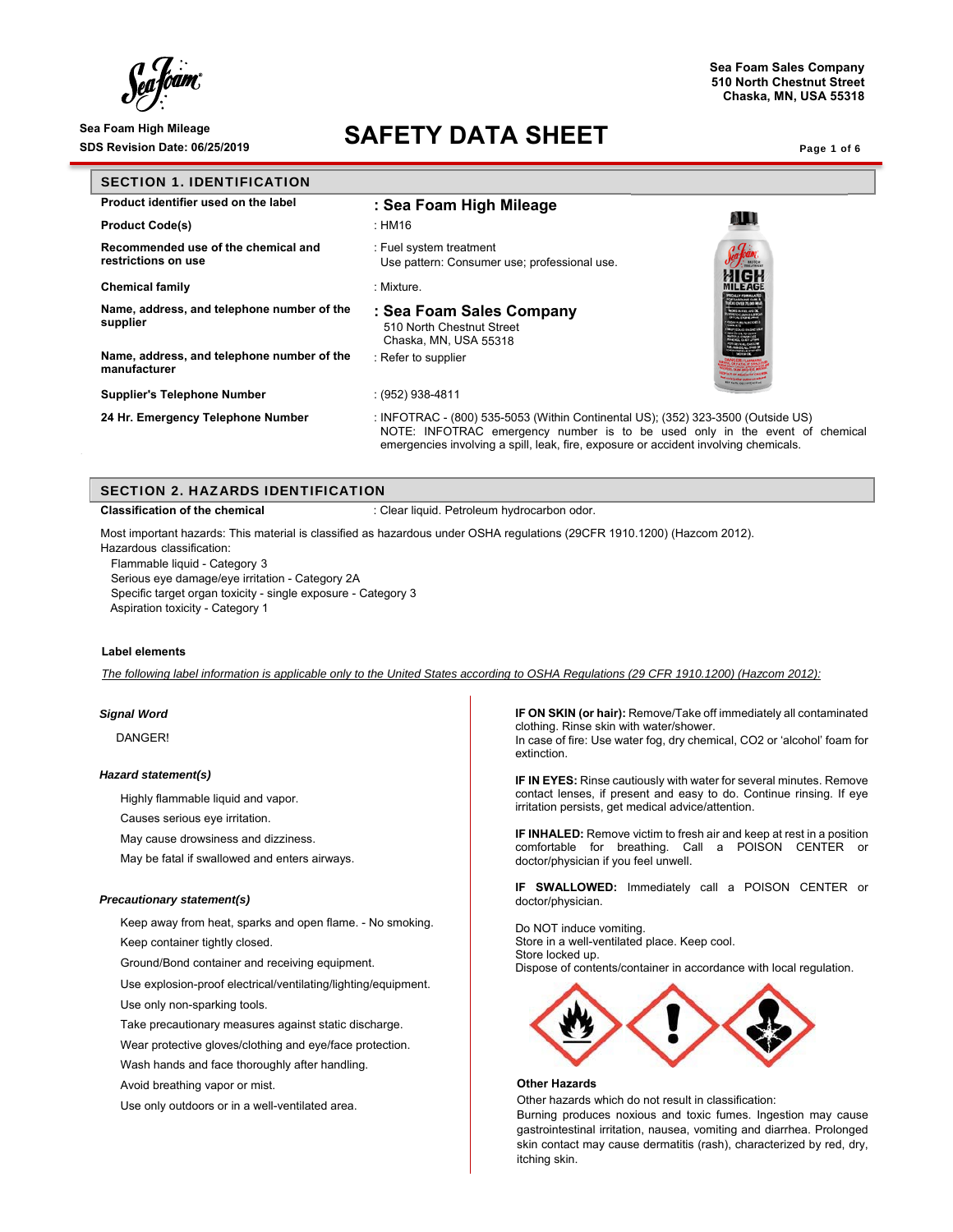$\int_{0}^{1}$ ram (†

# Sea Foam High Mileage **SAFETY DATA SHEET** SDS Revision Date: 06/25/2019

Page 2 of 6

| <b>SECTION 3. COMPOSITION/INFORMATION ON INGREDIENTS</b> |             |                      |  |  |
|----------------------------------------------------------|-------------|----------------------|--|--|
| <b>Chemical Name</b>                                     | <u>CAS#</u> | <b>Concentration</b> |  |  |
| Hydrocarbon blend*                                       | Blend       | < 95%                |  |  |
| Isopropanol                                              | 67-63-0     | $< 25\%$             |  |  |

\*Note: The exact composition of the above listed chemicals are being withheld as a trade secret.

| <b>SECTION 4. FIRST-AID MEASURES</b>                                               |                                                                                                                                                                                                                                                                                      |  |  |  |  |
|------------------------------------------------------------------------------------|--------------------------------------------------------------------------------------------------------------------------------------------------------------------------------------------------------------------------------------------------------------------------------------|--|--|--|--|
| Description of first aid measures                                                  |                                                                                                                                                                                                                                                                                      |  |  |  |  |
| Ingestion                                                                          | : Seek immediate medical attention/advice. Do not induce vomiting. Never give anything by<br>mouth to an unconscious person. If vomiting occurs spontaneously, keep victim's head<br>lowered (forward) to reduce the risk of aspiration.                                             |  |  |  |  |
| Inhalation                                                                         | : Immediately remove person to fresh air. If breathing has stopped, give artificial respiration. If<br>breathing is difficult, give oxygen by qualified medical personnel only. Get medical attention.                                                                               |  |  |  |  |
| Skin contact                                                                       | : Immediately remove/take off all contaminated clothing. Wash exposed area thoroughly with<br>soap and water for at least 15 minutes. If irritation or symptoms develop, seek medical<br>attention.                                                                                  |  |  |  |  |
| Eye contact                                                                        | : Immediately flush eyes with plenty of water for at least 15 minutes. Get medical attention.                                                                                                                                                                                        |  |  |  |  |
| Most important symptoms and effects, both acute and delayed                        |                                                                                                                                                                                                                                                                                      |  |  |  |  |
|                                                                                    | : Causes serious eye irritation.<br>Causes respiratory tract irritation.<br>May cause drowsiness and dizziness.<br>May cause damage to the nervous system through prolonged or repeated exposure.<br>Ingestion may cause gastrointestinal irritation, nausea, vomiting and diarrhea. |  |  |  |  |
| Indication of any immediate medical attention and special treatment needed         |                                                                                                                                                                                                                                                                                      |  |  |  |  |
|                                                                                    | : Treat symptomatically. This product is a CNS depressant.                                                                                                                                                                                                                           |  |  |  |  |
| <b>SECTION 5. FIRE-FIGHTING MEASURES</b>                                           |                                                                                                                                                                                                                                                                                      |  |  |  |  |
| <b>Extinguishing media</b>                                                         |                                                                                                                                                                                                                                                                                      |  |  |  |  |
| Suitable extinguishing media                                                       | : Dry chemical, foam, carbon dioxide and water fog.                                                                                                                                                                                                                                  |  |  |  |  |
| Unsuitable extinguishing media                                                     | : Do not use a solid water stream as it may scatter and spread fire.                                                                                                                                                                                                                 |  |  |  |  |
| Special hazards arising from the substance or mixture / Conditions of flammability |                                                                                                                                                                                                                                                                                      |  |  |  |  |
|                                                                                    | : Highly flammable liquid and vapor. May be ignited by open flame. Vapors are heavier than<br>air and collect in confined and low-lying areas. The product is insoluble and floats on water.<br>The pressure in sealed containers can increase under the influence of heat.          |  |  |  |  |
| Flammability classification (OSHA 29 CFR 1910.106)                                 |                                                                                                                                                                                                                                                                                      |  |  |  |  |
|                                                                                    | : Flammable liquid - Category 3                                                                                                                                                                                                                                                      |  |  |  |  |
| <b>Explosion Data: Sensitivity to Mechanical Impact / Static Discharge</b>         |                                                                                                                                                                                                                                                                                      |  |  |  |  |
|                                                                                    | : Not expected to be sensitive to mechanical impact. May be sensitive to static discharge.<br>Vapors in the flammable range may be ignited by a static discharge of sufficient energy.                                                                                               |  |  |  |  |
| Hazardous combustion products                                                      | : Carbon oxides; Nitrogen oxides (NOx); Sulphur oxides; Other unidentified organic<br>compounds; irritating fumes and smoke.                                                                                                                                                         |  |  |  |  |
| Special protective equipment and precautions for firefighters                      |                                                                                                                                                                                                                                                                                      |  |  |  |  |
| Protective equipment for fire-fighters                                             | : Firefighters should wear proper protective equipment and self-contained breathing apparatus<br>with full face piece, operated in positive pressure mode.                                                                                                                           |  |  |  |  |
| Special fire-fighting procedures                                                   | : Move containers from fire area, if safe to do so. Water spray may be useful in cooling<br>equipment exposed to heat and flame. Direct water or foam spray may cause frothing which<br>can increase the intensity and range of the fire.                                            |  |  |  |  |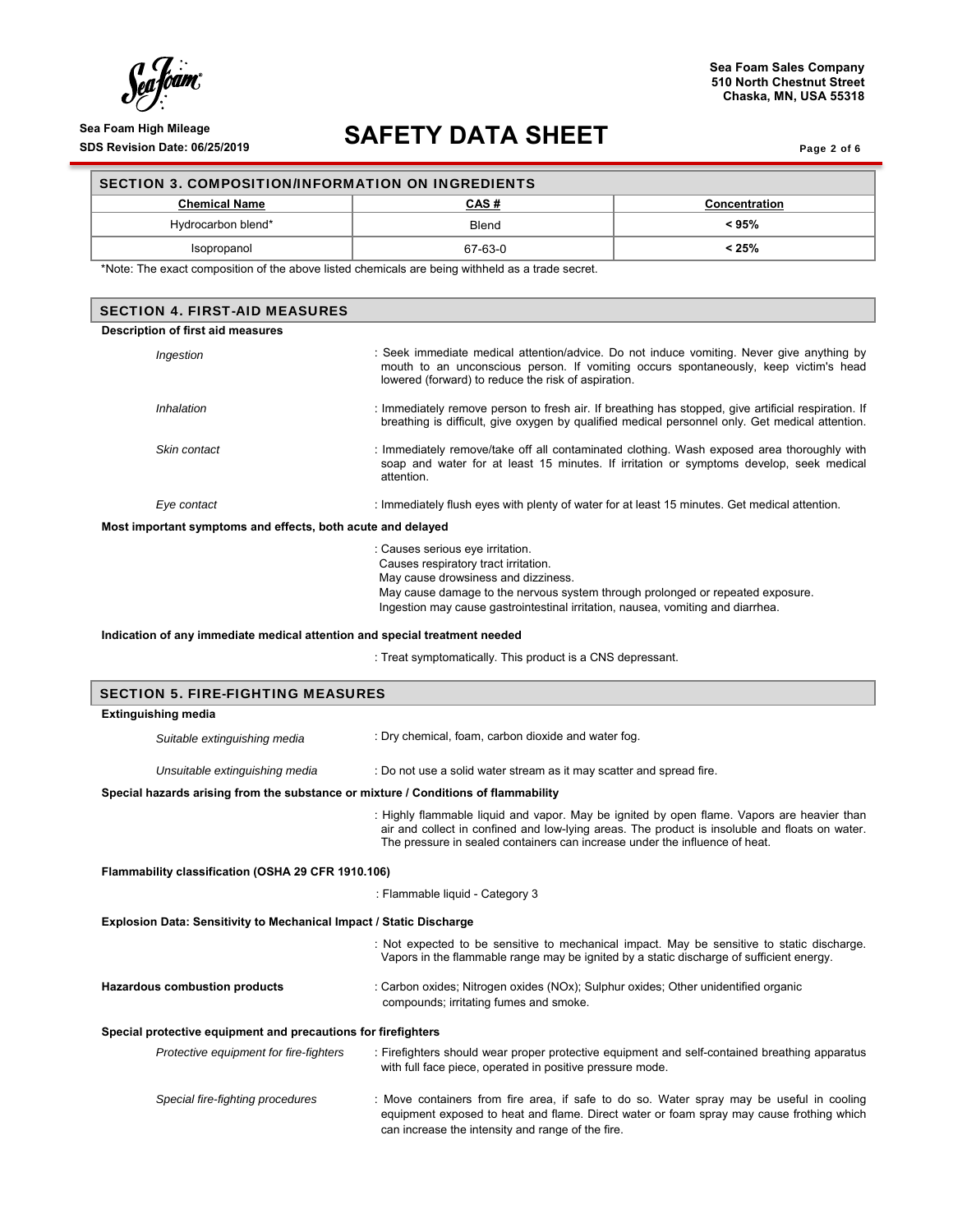$\int_{\ell}$ 'oam

### Sea Foam High Mileage **SAFETY DATA SHEET**

**Sea Foam Sales Company 510 North Chestnut Street Chaska, MN, USA 55318**

Page 3 of 6

### SECTION 6. ACCIDENTAL RELEASE MEASURES

 **Personal precautions, protective equipment and emergency procedures** 

|                                                      | : All persons dealing with clean-up should wear the appropriate protective equipment including<br>self-contained breathing apparatus. Keep all other personnel upwind and away from the<br>spill/release. Restrict access to area until completion of clean-up. Refer to protective<br>measures listed in sections 7 and 8.                                                                                                                                                                                                                                                                                                                                                                                       |  |  |  |
|------------------------------------------------------|-------------------------------------------------------------------------------------------------------------------------------------------------------------------------------------------------------------------------------------------------------------------------------------------------------------------------------------------------------------------------------------------------------------------------------------------------------------------------------------------------------------------------------------------------------------------------------------------------------------------------------------------------------------------------------------------------------------------|--|--|--|
| <b>Environmental precautions</b>                     | : Do not allow material to contaminate ground water system. If necessary, dike well ahead of<br>the spill to prevent runoff into drains, sewers, or any natural waterway or drinking supply.                                                                                                                                                                                                                                                                                                                                                                                                                                                                                                                      |  |  |  |
| Methods and material for containment and cleaning up |                                                                                                                                                                                                                                                                                                                                                                                                                                                                                                                                                                                                                                                                                                                   |  |  |  |
|                                                      | : Ventilate the area. Remove all sources of ignition. Prevent further leakage or spillage if safe<br>to do so. Use only non-sparking tools. Soak up with inert absorbent material. Do not use<br>combustible absorbents, such as sawdust. Pick up and transfer to properly labeled<br>containers. Contaminated absorbent material may pose the same hazards as the spilled<br>product. Contact the proper local authorities.                                                                                                                                                                                                                                                                                      |  |  |  |
| Special spill response procedures                    | : If a spill/release in excess of the EPA reportable quantity is made into the environment,<br>immediately<br>notify<br>the<br>national<br>response<br>center<br>the<br>United<br><b>States</b><br>in<br>(phone: 1-800-424-8802).<br>US CERCLA Reportable quantity (RQ): None.                                                                                                                                                                                                                                                                                                                                                                                                                                    |  |  |  |
| <b>SECTION 7. HANDLING AND STORAGE</b>               |                                                                                                                                                                                                                                                                                                                                                                                                                                                                                                                                                                                                                                                                                                                   |  |  |  |
| Precautions for safe handling                        | : Obtain special instructions before use. Do not handle until all safety precautions have been<br>read and understood. Wear protective gloves and eye/face protection. Use only in well-<br>ventilated areas. Avoid breathing vapor or mist. Avoid contact with eyes, skin and clothing.<br>Keep away from heat, sparks and open flame. - No smoking.<br>Ground/Bond container and receiving equipment. Take precautionary measures against<br>static discharges. Use explosion-proof ventilating equipment. Keep container tightly closed.<br>Do not eat, drink or smoke when using this product. Empty containers retain residue (liquid<br>and/or vapor) and can be dangerous. Wash thoroughly after handling. |  |  |  |
| <b>Conditions for safe storage</b>                   | : Store in a cool, dry, well-ventilated area. Store locked up. Storage area should be clearly<br>identified, clear of obstruction and accessible only to trained and authorized personnel. No<br>smoking. Protect from sunlight. Have appropriate fire extinguishers and spill clean-up<br>equipment in or near storage area.                                                                                                                                                                                                                                                                                                                                                                                     |  |  |  |

| <b>SECTION 8. EXPOSURE CONTROLS / PERSONAL PROTECTION</b> |                                |                  |                              |                  |
|-----------------------------------------------------------|--------------------------------|------------------|------------------------------|------------------|
| <b>Exposure Limits:</b>                                   |                                |                  |                              |                  |
| <b>Chemical Name</b>                                      | <b>ACGIH TLV</b>               |                  | <b>OSHA PEL</b>              |                  |
|                                                           | <b>TWA</b>                     | <u>STEL</u>      | <u>PEL</u>                   | <b>STEL</b>      |
| Hydrocarbon blend                                         | 5 mg/m <sup>3</sup> (inhalable | N/A <sub>v</sub> | 5 mg/m <sup>3</sup> (As 'Oil | N/A <sub>v</sub> |
|                                                           | fraction, mineral oil          |                  | mist, mineral')              |                  |
|                                                           | mists)                         |                  |                              |                  |
| Isopropanol                                               | $200$ ppm                      | $400$ ppm        | 400 ppm; 980                 | N/A <sub>v</sub> |
|                                                           |                                |                  | mg/m <sup>3</sup>            |                  |
|                                                           |                                |                  |                              |                  |
| <b>Exposure controls</b>                                  |                                |                  |                              |                  |

| Ventilation and engineering measures | : Provide mechanical ventilation in confined spaces. Use explosion-proof equipment.                                                                                                                                                                                                                   |
|--------------------------------------|-------------------------------------------------------------------------------------------------------------------------------------------------------------------------------------------------------------------------------------------------------------------------------------------------------|
| <b>Respiratory protection</b>        | : If the TLV is exceeded, a NIOSH/MSHA-approved respirator is advised.                                                                                                                                                                                                                                |
| <b>Skin protection</b>               | : Impervious gloves must be worn when using this product. Advice should be sought from glove<br>suppliers. Wear long sleeved shirt and pants to minimize exposed skin.                                                                                                                                |
| Eye / face protection                | : Chemical safety glasses with side shields or splash proof goggles. A full-face shield may also<br>be necessary.                                                                                                                                                                                     |
| Other protective equipment           | : Depending on conditions of use, an impervious apron should be worn. An eyewash station<br>and safety shower should be made available in the immediate working area.                                                                                                                                 |
| General hygiene considerations       | : Avoid breathing vapor or mist. Avoid contact with eyes, skin and clothing. Do not eat, drink or<br>smoke when using this product. Wash thoroughly after handling. Remove and wash<br>contaminated clothing before re-use. Handle in accordance with good industrial hygiene and<br>safety practice. |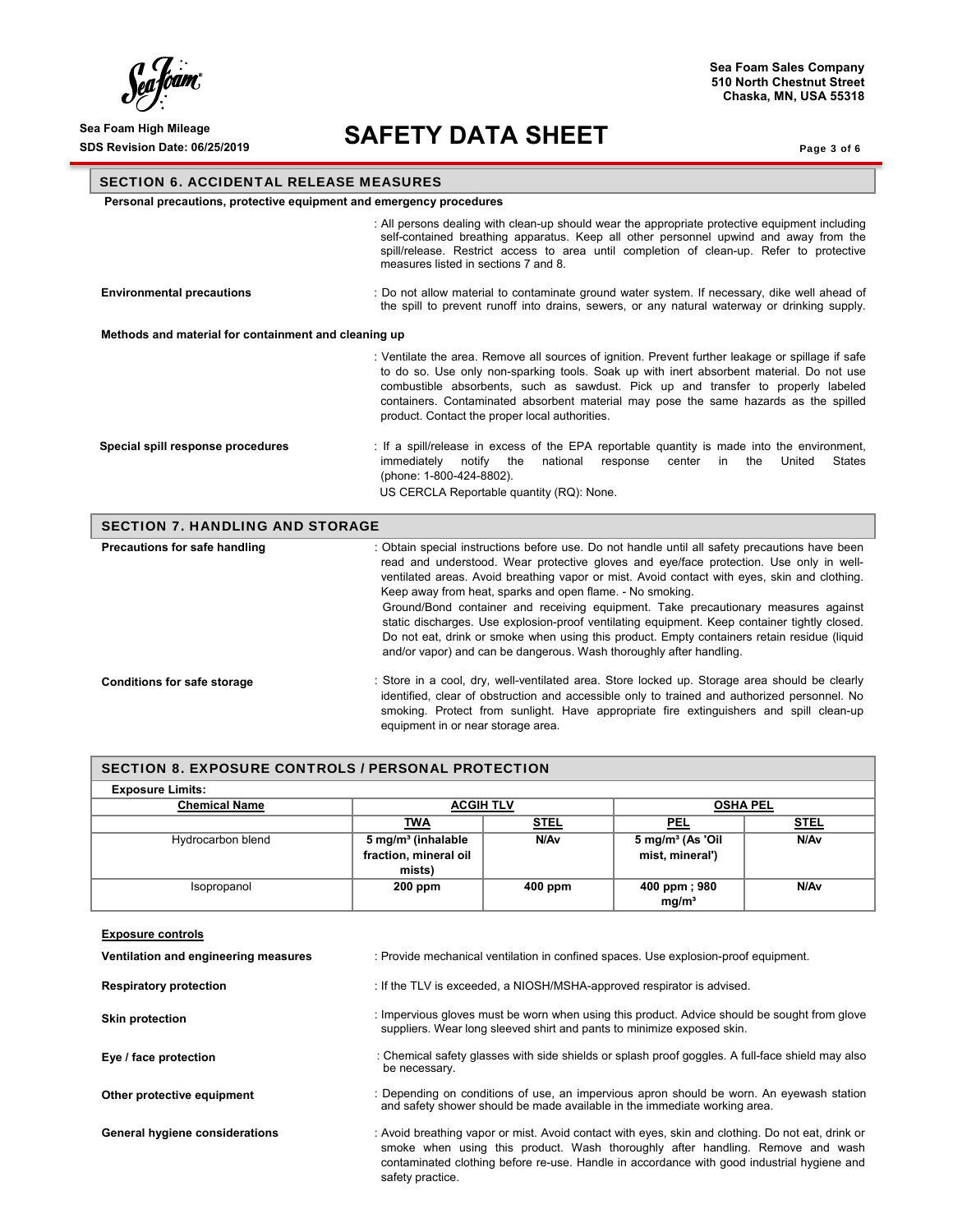$\int_{\mathcal{C}}^{1}$ a fóam

# Sea Foam High Mileage **SAFETY DATA SHEET** SDS Revision Date: 06/25/2019

Page 4 of 6

**Sea Foam Sales Company 510 North Chestnut Street Chaska, MN, USA 55318**

| Appearance:                                                                                                                         | Vapor pressure:                                                                                                              |
|-------------------------------------------------------------------------------------------------------------------------------------|------------------------------------------------------------------------------------------------------------------------------|
| Clear liquid.                                                                                                                       | No information available.                                                                                                    |
| Odor:                                                                                                                               | Vapor density:                                                                                                               |
| Typical odor.                                                                                                                       | >1                                                                                                                           |
|                                                                                                                                     |                                                                                                                              |
| Odor threshold:                                                                                                                     | Relative density / Specific gravity:                                                                                         |
| No information available.                                                                                                           | 0.819                                                                                                                        |
| pH:                                                                                                                                 | Solubility in water:                                                                                                         |
| No information available.                                                                                                           | Insoluble.                                                                                                                   |
| <b>Melting/Freezing point:</b>                                                                                                      | Other solubility(ies):                                                                                                       |
| No information available.                                                                                                           | No information available.                                                                                                    |
| Initial boiling point and boiling range:                                                                                            | Partition coefficient: n-octanol/water or Coefficient of                                                                     |
| 68°C / 155°F                                                                                                                        | water/oil distribution:                                                                                                      |
|                                                                                                                                     | No information available.                                                                                                    |
| Flash point:                                                                                                                        | Auto-ignition temperature:                                                                                                   |
| 24°C / 75°F                                                                                                                         | No information available.                                                                                                    |
| <b>Flashpoint (Method):</b>                                                                                                         | Decomposition temperature:                                                                                                   |
| <b>TCC</b>                                                                                                                          | No information available.                                                                                                    |
| Evaporation rate (BuAe = 1):                                                                                                        | Viscosity:                                                                                                                   |
| $<$ 1                                                                                                                               | No information available.                                                                                                    |
|                                                                                                                                     |                                                                                                                              |
| Flammability (solid, gas):                                                                                                          | Volatiles (% by weight):                                                                                                     |
| Not applicable.                                                                                                                     | No information available.                                                                                                    |
| Lower flammable limit (% by vol.):                                                                                                  | Volatile organic Compounds (VOC's):                                                                                          |
| No information available.                                                                                                           | 367g/l                                                                                                                       |
| Upper flammable limit (% by vol.):                                                                                                  | Absolute pressure of container:                                                                                              |
| No information available.                                                                                                           | Not applicable.                                                                                                              |
|                                                                                                                                     |                                                                                                                              |
|                                                                                                                                     |                                                                                                                              |
| <b>Oxidizing properties:</b><br>None known.                                                                                         | Flame projection length:                                                                                                     |
|                                                                                                                                     | Not applicable.                                                                                                              |
| <b>Explosive properties:</b>                                                                                                        | Other physical/chemical comments:                                                                                            |
| Not explosive.                                                                                                                      | No addition information.                                                                                                     |
|                                                                                                                                     |                                                                                                                              |
|                                                                                                                                     |                                                                                                                              |
|                                                                                                                                     | : Not normally reactive.                                                                                                     |
|                                                                                                                                     | : Stable under normal conditions.                                                                                            |
| <b>SECTION 10. STABILITY AND REACTIVITY</b><br><b>Reactivity</b><br><b>Chemical stability</b><br>Possibility of hazardous reactions | : Hazardous polymerization does not occur.                                                                                   |
| <b>Conditions to avoid</b>                                                                                                          | : Avoid heat and open flame. Do not use in areas without adequate ventilation. Avoid contact<br>with incompatible materials. |
| Incompatible materials                                                                                                              | : Strong oxidizing agents; Acids; Caustics.                                                                                  |

**Hazardous decomposition products** : None known. Refer to hazardous combustion products in Section 5.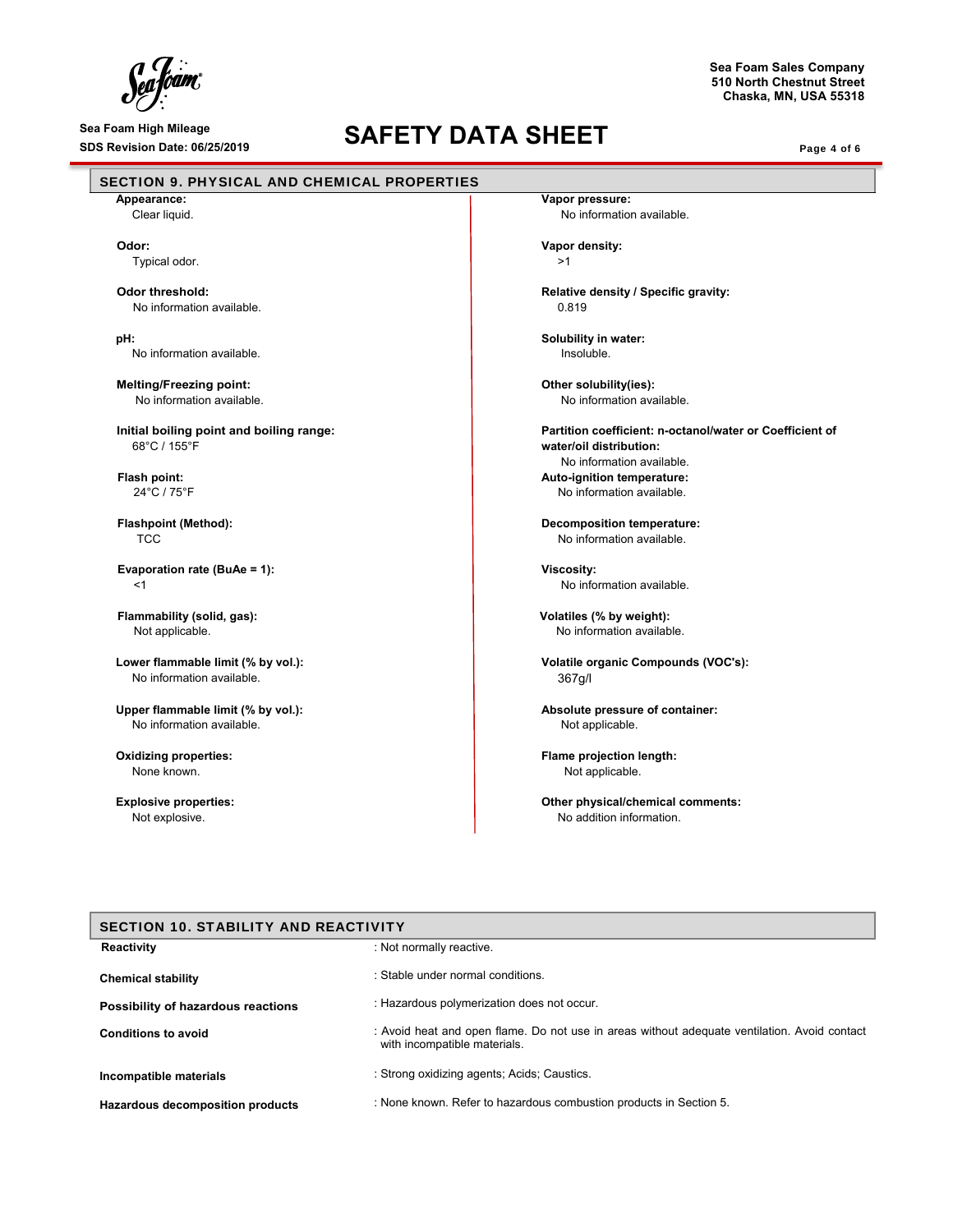### Sea Foam High Mileage **SAFETY DATA SHEET**

**Sea Foam Sales Company 510 North Chestnut Street Chaska, MN, USA 55318**

Page 5 of 6

### SECTION 11. TOXICOLOGICAL INFORMATION

**Information on likely routes of exposure:** 

**Routes of entry inhalation:** YES **Routes of entry ingestion:** YES

**Routes of entry skin and eye:** YES **Routes of exposure skin absorption:** YES

| <b>Potential Health Effects:</b>                  |                                                                                                                                                                                                                                                                                                                                                                    |
|---------------------------------------------------|--------------------------------------------------------------------------------------------------------------------------------------------------------------------------------------------------------------------------------------------------------------------------------------------------------------------------------------------------------------------|
| Signs and symptoms of short-term (acute) exposure |                                                                                                                                                                                                                                                                                                                                                                    |
| Sign and symptoms inhalation                      | : Inhalation of vapors can cause nasal and respiratory irritation. Exposure to high vapor<br>concentration can cause dizziness, nausea and central nervous system depression.<br>Saturated vapors can be encountered in confined spaces and/or under conditions of poor<br>ventilation.                                                                            |
| Sign and symptoms ingestion                       | : Swallowing may cause irritation, nausea and vomiting. May cause central nervous system<br>depression. May be absorbed and cause symptoms similar to those for inhalation. Symptoms<br>may include burning pain, vomiting and diarrhea. Aspiration into the lungs during swallowing<br>or subsequent vomiting may cause chemical pneumonitis, which can be fatal. |
| Sign and symptoms skin                            | : May cause mild skin irritation. May be absorbed and cause symptoms similar to those for<br>inhalation.                                                                                                                                                                                                                                                           |
| Sign and symptoms eyes                            | : May cause moderate eye irritation.                                                                                                                                                                                                                                                                                                                               |
| <b>Potential chronic health effects</b>           | : Prolonged skin contact may cause dermatitis (rash), characterized by red, dry, itching skin.<br>Prolonged overexposure to product can result in permanent central nervous system changes.<br>May cause lung inflammation and lung damage with extreme exposures.                                                                                                 |
| <b>Mutagenicity</b>                               | : Not expected to be mutagenic in humans.                                                                                                                                                                                                                                                                                                                          |
| Carcinogenicity                                   | : No components are listed as carcinogens by ACGIH, IARC, OSHA or NTP.                                                                                                                                                                                                                                                                                             |
| Reproductive effects and teratogenicity           | : Not expected to have other reproductive effects.                                                                                                                                                                                                                                                                                                                 |
| Sensitization to material                         | : Not expected to be a skin or respiratory sensitizer.                                                                                                                                                                                                                                                                                                             |
| Specific target organ effects                     | : Eyes, skin, respiratory system, digestive system, central nervous system. The substance or<br>mixture is classified as specific target organ toxicant, single exposure, category 3 with<br>narcotic effects. The substance or mixture is not classified as specific target organ toxicant,<br>repeated exposure.                                                 |
| Irritancy                                         | : Moderate eye irritant. Irritating to respiratory system. Mild skin irritant.                                                                                                                                                                                                                                                                                     |
|                                                   | Medical conditions aggravated by overexposure : None known or reported by the manufacturer.                                                                                                                                                                                                                                                                        |
| <b>Synergistic materials</b>                      | : None known or reported by the manufacturer.                                                                                                                                                                                                                                                                                                                      |
| <b>Toxicological data</b>                         | : The calculated ATE values for this mixture are:<br>ATE oral = $23,600$ mg/kg<br>ATE dermal = $8,343$ mg/kg<br>ATE inhalation (mists) = $65.7$ mg/L/4H                                                                                                                                                                                                            |
| Other important toxicological hazards             | : None known or reported by the manufacturer.                                                                                                                                                                                                                                                                                                                      |

### SECTION 12. ECOLOGICAL INFORMATION

### **Ecotoxicity:**

No data is available on the product itself

### **Persistence and degradability:**

The product itself has not been tested. Contains: Isopropanol. Isopropanol is considered to be readily biodegradable.

### **Bioaccumulation potential:**

The product itself has not been tested.

**Mobility in soil:** The product itself has not been tested.

**Other adverse environmental effects:** None known.